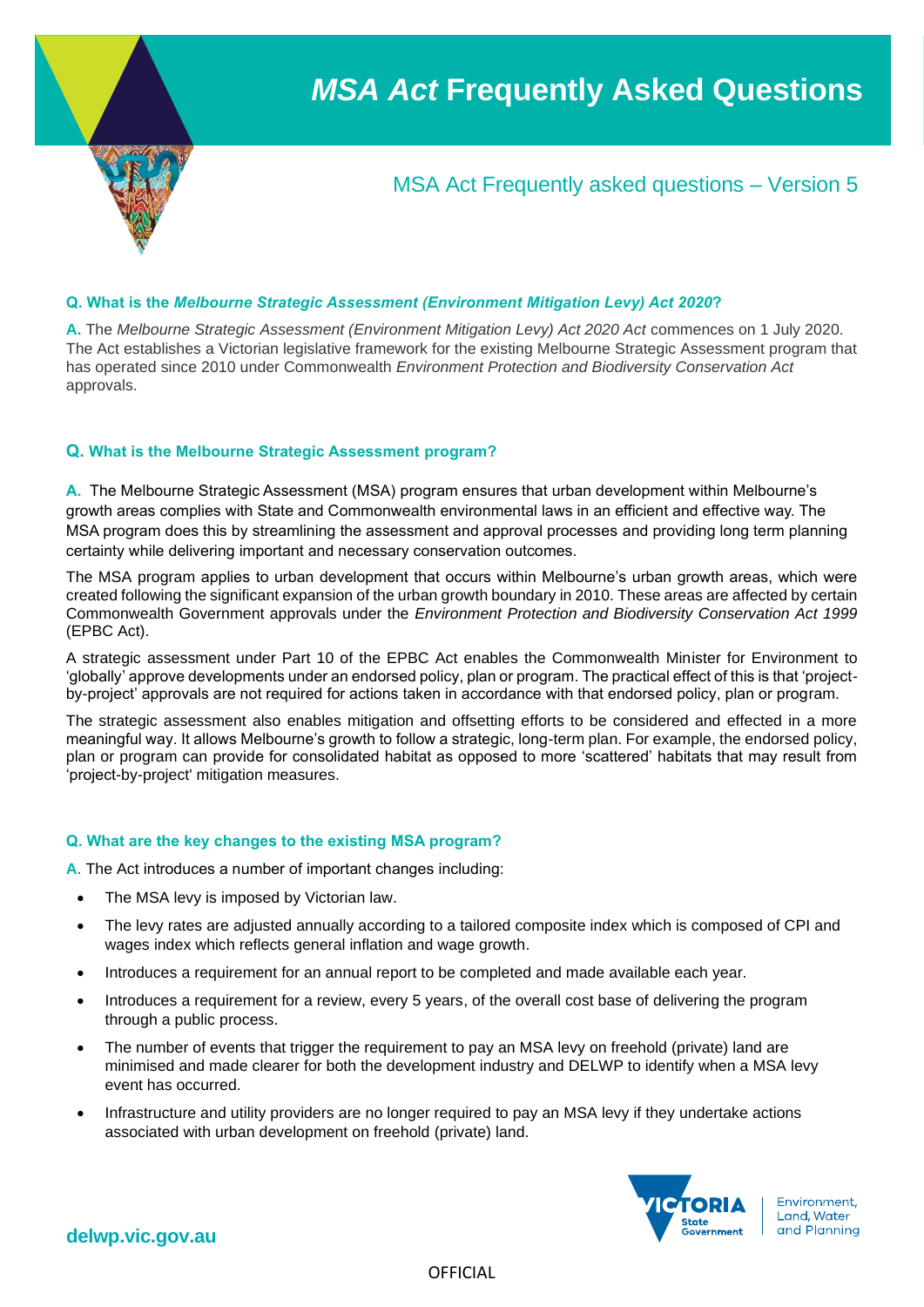

- There will be an effective compliance framework with administrative 'hold points' whereby subdivision lodgements and building permit applications will be held until an MSA levy liability has been paid.
- The implementation of the MSA program will be made more transparent by expanding the role of the Commissioner of Environmental Sustainability to undertake strategic audits of the program.

## **Q. Does the MSA Act Replace the existing Biodiversity Conservation Strategy (BCS)?**

**A.** No. The MSA Act will support the program's streamlined and simple approach. The primary purpose of the BCS is to identify the 36 conservation areas within the UGB and to establish the relevant conservation objectives and planning controls which all remain relevant.

### **Q. Will component levy amounts still be based on timestamping?**

**A.** Yes. A key part of the strategic assessment process was to 'lock in' a baseline against which future impacts can be measured. For the Melbourne Strategic Assessment, this baseline was set in 2010.

This approach means that the program's conservation commitments can be determined in advance and provides important price stability and certainty to proponents.

#### **Q. Does the Act change the area that is subject to a levy?**

**A.** The Act does not change the area subject to the current habitat compensation fee scheme. Under the Act, levy liabilities do not apply in BCS conservation areas.

### **Q. Does the Act apply retrospectively?**

**A.** Liability to pay the environment mitigation levy only arises when a levy event occurs, as described in the Act. This only applies to events that occur after 1 July 2020.

However, the Act deems payments made under the habitat compensation scheme which has operated since 2013 as being payment of the environment mitigation levy. Where such a payment has been made, the levy liability is taken to be wholly discharged for that relevant area of land.

In addition, the Act deems any staged obligations agreement made under or in relation to applicable Commonwealth approvals before 1 July 2020 as being a staged payment approval for the purposes of the Act.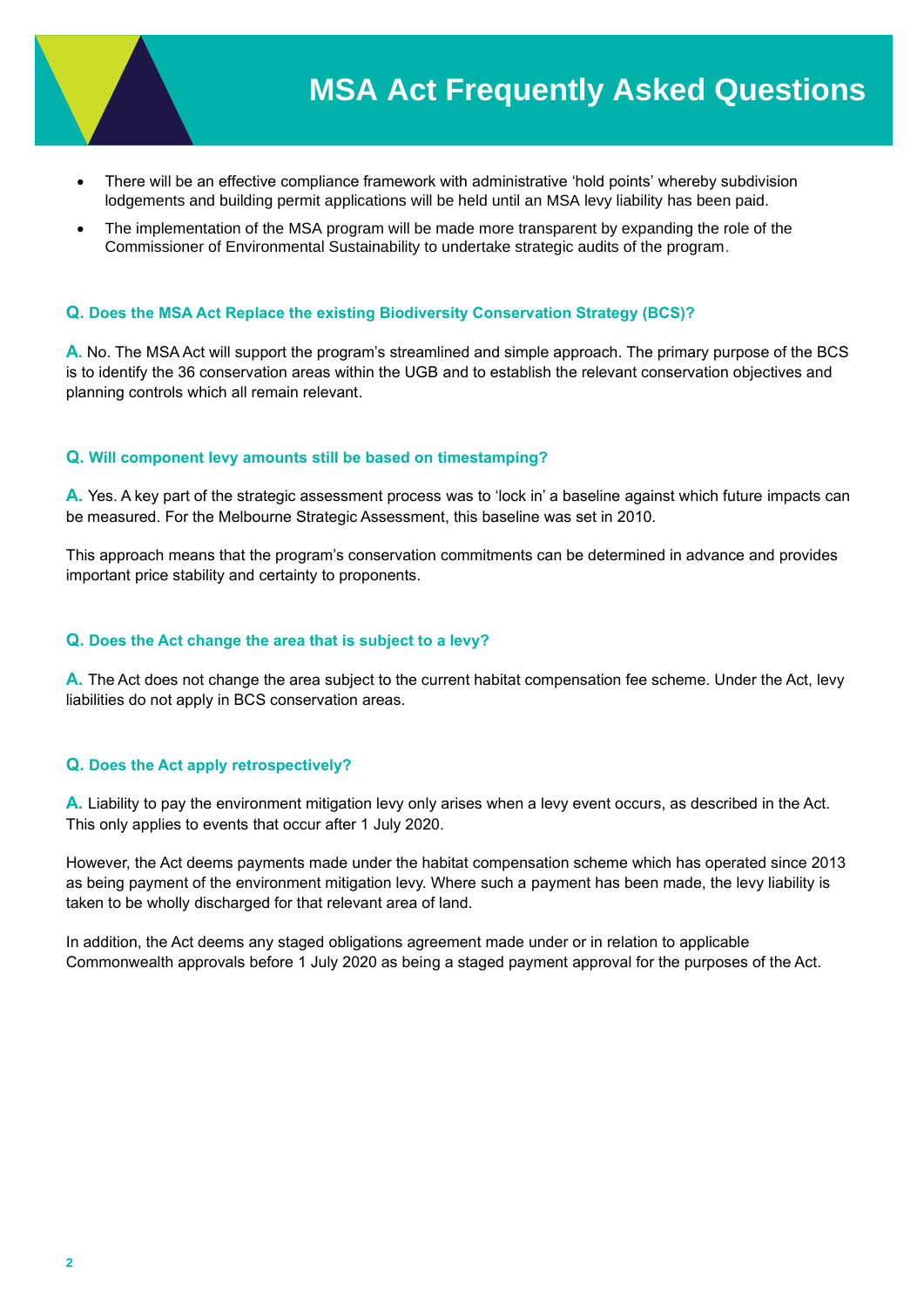# **Q. Have the fees changed?**

**A.** Yes, the levy rates set out in the Act replaces the Biodiversity Conservation Strategy (BCS) Habitat Compensation fee pricing.

The Act requires that the levy rates are adjusted annually according to a tailored composite index. the composite index is composed of one third Consumer Price Index, and two thirds Wage Price Index.

In addition to annual indexation, the legislation provides for an additional factor to be applied for the first five years of the operation of the Act. This will bring the program back to full cost recovery by the 2024/25 financial year. From 2025/26, only the composite index will apply.

The levy rates are set out below:

| <b>Levy Type</b>          | Rate per hectare from 1 July 2021 | Rate per hectare from 1 July 2022 |
|---------------------------|-----------------------------------|-----------------------------------|
| Native Vegetation patch   | \$136,688.00                      | \$166,874.00                      |
| Scattered Tree (per tree) | \$18,999.00                       | \$23,195.00                       |
| Growling Grass Frog       | \$8,257.00                        | \$8,805.00                        |
| Golden Sun Moth           | \$12,773.00                       | \$16,522.00                       |
| Spiny Rice-flower         | \$9,244.00                        | \$10,160.00                       |
| Matted Flax-lily          | \$11,625.00                       | \$12,063.00                       |
| Southern Brown Bandicoot  | \$4,309.00                        | \$5,261.00                        |

### **Q. Are there any events excluded from levy payments?**

**A.** Any relevant event, undertaken in the levy area will trigger a levy liability. The liability is triggered regardless of who undertakes the activity.

However, there is a series of excluded events, including:

- Subdivision that solely realigns common boundary between to lots, and area of either lot is reduced by no more that 5% of its original area.
- Subdivision that solely creates a lot not exceeding 2 hectares to excise an existing dwelling from the land.
- Subdivision along levy area boundary, that creates 2 lots, one wholly within the levy area, the other not within the levy area.
- Subdivision which excises area subject to the Outer Metropolitan Ring Road E6 public acquisition overlay.
- Subdivision to excise land which will be an extractive industry buffer zone.
- The demolition of a building or part of a building.
- The construction of a single dwelling.
- The repair or reinstatement of an existing building.
- Additions or alterations to an existing building that do not change or increase the floor area of the building.
- Variation of a work plan if an excluded event certificate has been issued in relation to the works.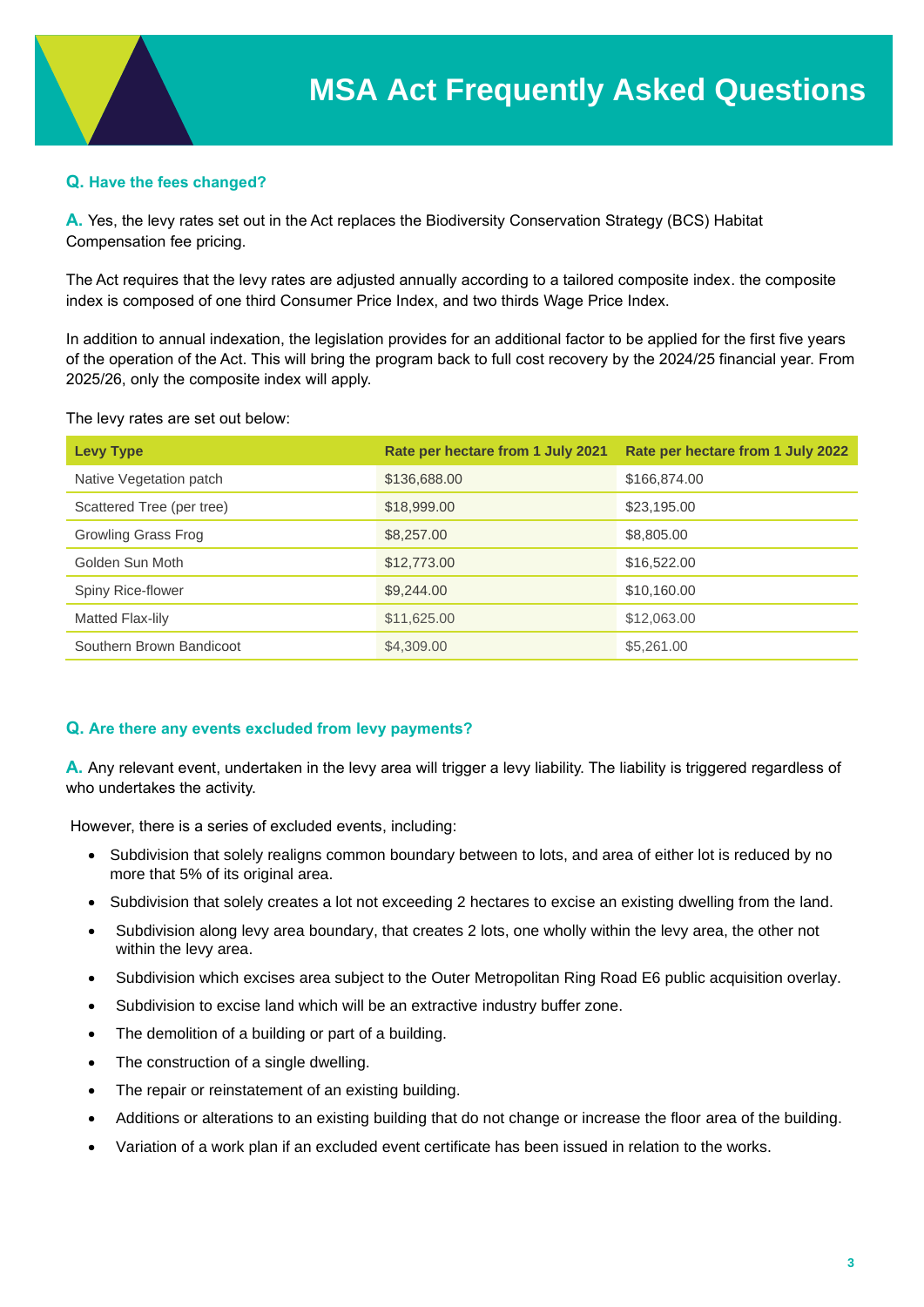

- Telecommunications works constructed in accordance with a Facilities Installation Permit issued under the *Telecommunications Act 1997 (Cth).*
- An event to which an approval under Part 9 of the EPBC Act that is in force applies.

For full details of exemptions see sections 5, 6 and 7 of the Act.

# **Q. Can staged obligations agreements under the Act still apply?**

**A.** The Act provides for staged payment of the levy through an agreement with the Secretary of DELWP. Existing staged obligation agreements made under the current habitat compensation scheme will be 'converted' into a staged payment approval for the purposes of the Act.

### **Q. Where and how will levy funds be spent?**

**A.** The levy revenue will be spent on mitigation and offsetting actions for biodiversity, which are required by the Commonwealth Approvals of urban development in Melbourne's Growth Areas, these are**:**

- the protection and management of 36 areas of high biodiversity value within the urban growth boundary;
- the creation and management of the 15,000-hectare Western Grassland Reserve, the 1200-hectare Grassy Eucalypt Woodland Reserve and other reserves;
- the protection and improvement of habitats for threatened species such as the Southern Brown Bandicoot and Growling Grass Frog.

Full revenue and expenditure details can be found in the MSA program's annual progress reports available at https://www.msa.vic.gov.au.

# **Q. Do MSA levies apply for infrastructure works located within the MSA Act levy area?**

**A.** The construction of utility infrastructure (infrastructure for water, sewerage, drainage, gas, electricity or telecommunications services) on private land is not a 'levy event'. No MSA levies apply for the construction of utility infrastructure on private land.

The construction of utility infrastructure is only considered a 'levy event' when it occurs on Crown land. If a project crosses both Crown land and private land, MSA levies are only payable for the portion of the works footprint which is on Crown land.

# **Q. When are payments of levies for subdivisions due?**

**A.** For un-staged subdivision cases, payment due dates are set at 3 months after the issue of a statement of compliance – like GAIC. For stages under a staged payment approval, there is greater flexibility to set due dates for the payment of stages under staged payment approvals, but common practice will be to set due dates at 3 months after the issue of a statement of compliance for that stage.

The framework under the MSA Act allows for broad flexibility in setting payment due dates for future stages, including an ability to set due dates in relation to particular future events. For example, instead of saying that 'payment for Stage 14 will be due on 17 June 2025', the approval may say 'payment for Stage 14 will be due three months after the issue of the statement of compliance for Stage 14'. A staged payment approval holder may apply to amend these dates (or any other approval condition) at any time.